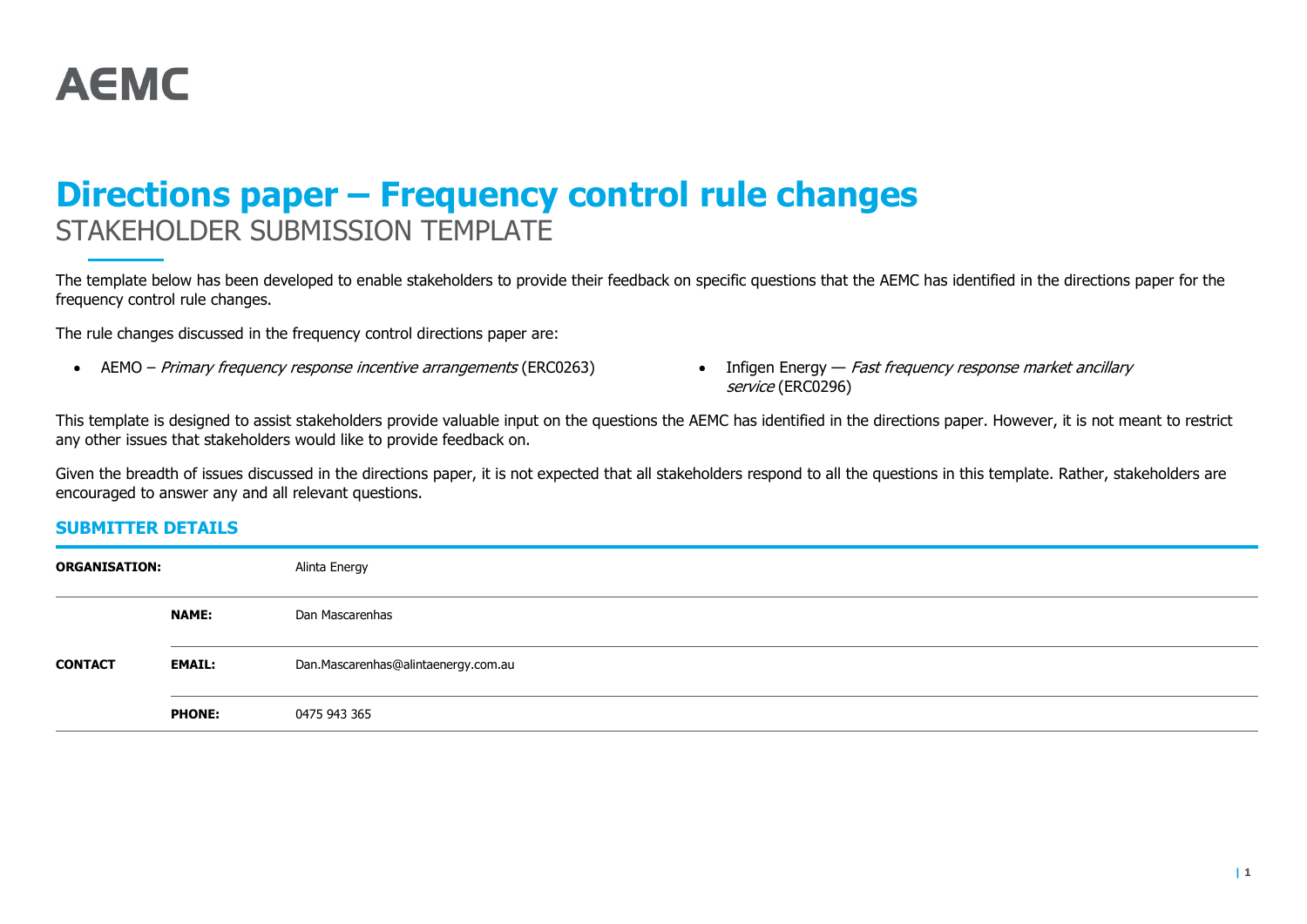# CHAPTER 4 – FAST FREQUENCY RESPONSE MARKET ANCILLARY SERVICE

#### Question 1: Section 4.5.3 – PROBLEM DEFINITION AND REFORM OBJECTIVE — FFR RULE CHANGE What are stakeholders' views on the problem definition and reform objective for FRR as set out in section 4.5.3 of the directions paper? Alinta Energy supports the AEMC's problem definition and reform objective. We agree that fast frequency response services are a current 'missing' market that is necessary to uplift to support the energy market transition. Question 2: Section 4.7.1 – FFR PROCUREMENT In relation to the discussion of potential procurement arrangements for FFR services in section 4.7.1 of the directions paper: • What are stakeholders' views on the pros and cons of establishing new FCAS market arrangements for FFR services versus revising the existing arrangements to incorporate FFR within the fast raise and fast lower services? • Do stakeholders agree that the existing arrangements for contingency FCAS provide an appropriate model for FFR market arrangements? • What are stakeholders' views on how each of the proposed procurement arrangements for FFR would interact with the arrangements for the existing contingency services? • Are there any aspects of the existing contingency FCAS arrangements that should be varied for procurement of FFR services? Alinta Energy prefers implementation of Option 1; that is the creation of new FFR 2 second or faster raise and lower markets services. While we acknowledge that Option 2 (a and b) can also deliver the same end objective, it is more complex and has the potential to impact existing FCAS service providers unnecessarily. The development of new FFR markets, mirroring existing operating arrangements should be simple, relatively cost efficient and will enable broad market participation without impacting existing services. Using the same procurement arrangements would also enable continuity in service provision and will also create an additional value stream for FCAS providers. Option 1 could also be cooptimised with a future inertial service. However, we note that in implementing option 1, the technical specifications must support inertia – this is currently excluded from 6 second raise and lower services in the MASS.

#### Question 3: Section 4.7.2 – FFR PRICING ARRANGEMENTS

| In relation to the discussion of potential pricing arrangements for FFR services in<br>section 4.7.2 of the directions paper:<br>What are stakeholders' views on the pros and cons of maintaining the<br>existing FCAS pricing arrangements for FFR services? | As above, Alinta Energy encourages the AEMC to maintain the existing FCAS pricing arrangements<br>for FFR services. These arrangements are simple and well understood by market participants.<br>Implementing similar arrangements will minimise establishment and operating costs.<br>The existing performance based multiplers recognise the different levels of value provided by<br>market participants and apportion value accordingly. We support keeping these same<br>arrangements for the reasons above. |
|---------------------------------------------------------------------------------------------------------------------------------------------------------------------------------------------------------------------------------------------------------------|-------------------------------------------------------------------------------------------------------------------------------------------------------------------------------------------------------------------------------------------------------------------------------------------------------------------------------------------------------------------------------------------------------------------------------------------------------------------------------------------------------------------|
|---------------------------------------------------------------------------------------------------------------------------------------------------------------------------------------------------------------------------------------------------------------|-------------------------------------------------------------------------------------------------------------------------------------------------------------------------------------------------------------------------------------------------------------------------------------------------------------------------------------------------------------------------------------------------------------------------------------------------------------------------------------------------------------------|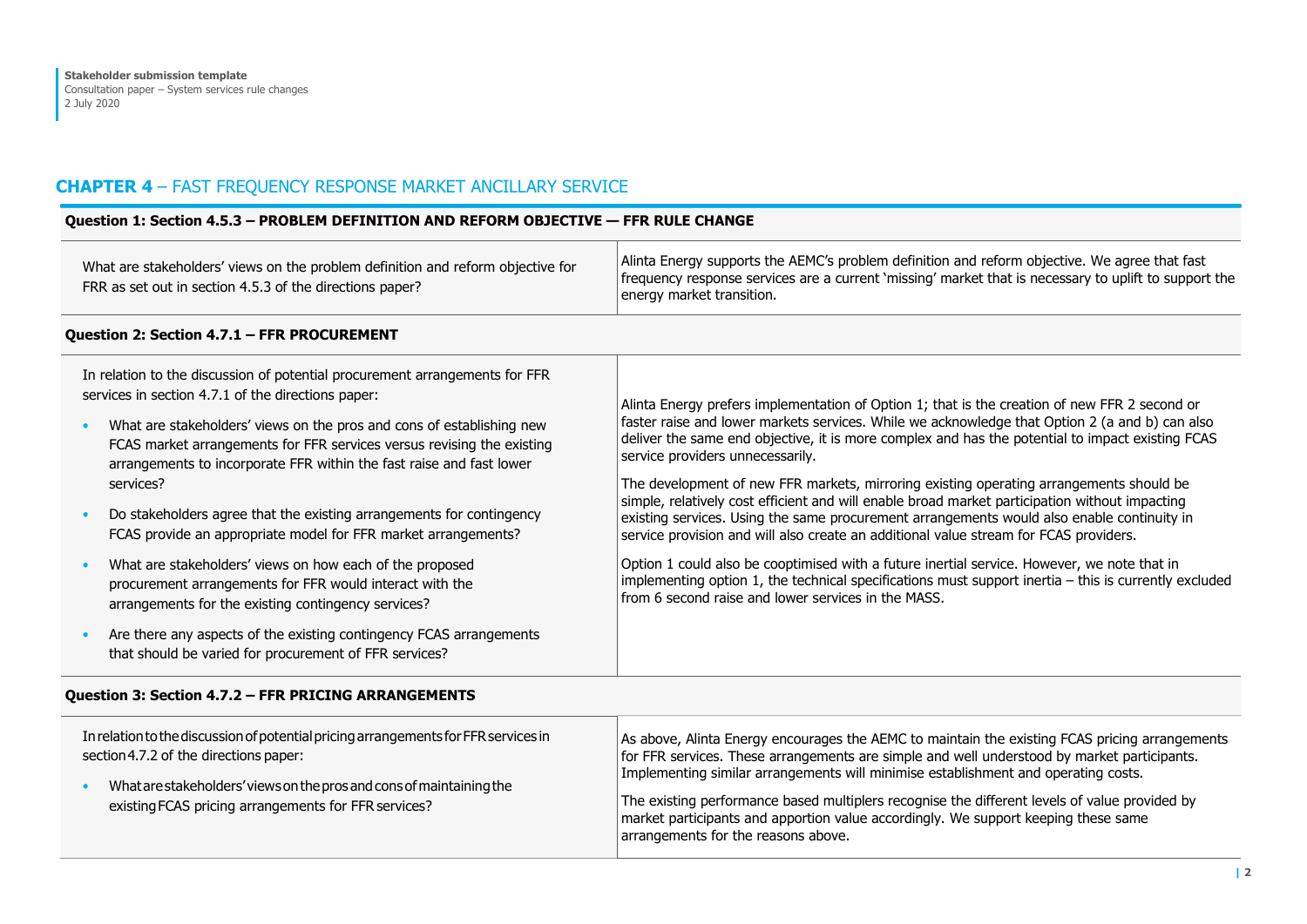| What are stakeholders' views on the potential prosand consof incorporating<br>performance-based multipliers into the pricing arrangements for FFR services?<br>Do stakeholders have any other comments or suggestions in relation to the |                                                                                                                                                                                                                                                                                                                               |
|------------------------------------------------------------------------------------------------------------------------------------------------------------------------------------------------------------------------------------------|-------------------------------------------------------------------------------------------------------------------------------------------------------------------------------------------------------------------------------------------------------------------------------------------------------------------------------|
| pricing arrangements for FFR services?                                                                                                                                                                                                   |                                                                                                                                                                                                                                                                                                                               |
| Question 4: Section 4.7.3 - FFR COST ALLOCATION                                                                                                                                                                                          |                                                                                                                                                                                                                                                                                                                               |
| In relation to the discussion of arrangements for the allocation of costs associated<br>with FFR services set out in section 4.7.3 of the directions paper:                                                                              | Alinta Energy supports the AEMC's view that FFR services could be provided in a similar way to<br>existing contingency services. We therefore agree that the allocation of costs should be broadly                                                                                                                            |
| What are stakeholders' views on the arrangements for the allocation of costs<br>for FFR services?                                                                                                                                        | replicated, although an adjustment may be necessary to account for framework changes to<br>recognise inertial services.                                                                                                                                                                                                       |
| Would it be appropriate for the cost of FFR services to be allocated in a similar way<br>to the existing arrangements for the allocation of contingency FCAS costs?                                                                      |                                                                                                                                                                                                                                                                                                                               |
| Question 5: Section 4.8 - ISSUES FOR CONSIDERATION - FFR                                                                                                                                                                                 |                                                                                                                                                                                                                                                                                                                               |
| Are stakeholders aware of any additional issues that the Commission should take into<br>account in developing market ancillary service arrangements for FFR?                                                                             | Alinta Energy suggests that AEMC explore the concept of energy requirements vs. capacity<br>requirements for a battery system providing FFR services. For example, it may be possible to hit<br>the capacity requirement briefly, but not for the sufficient length of time required by the service<br>due to lack of energy. |
| Question 6: Section 4.8.1 - VALUATION OF INERTIAL RESPONSE                                                                                                                                                                               |                                                                                                                                                                                                                                                                                                                               |
| In relation to the potential arrangements for the valuation of inertial response<br>described in section 4.8.1 of the directions paper:                                                                                                  | Alinta Energy strongly supports the valuation of inertial response as part of a FFR service. We note<br>that the desire to introduce FFR as a 'missing market' outlined in the ESB's Post 2025 Review is in<br>response to the decline of system inertia which is a critical service necessary to stablise power              |
| What are stakeholders' views on the valuation of inertial response as<br>part of the contingency services, including the proposed new FFR<br>contingency services?                                                                       | system frequency. Combining inertial response with 2 second fast raise and lower services would<br>be an optimal outcome in the short term.                                                                                                                                                                                   |
| Whatarestakeholders'viewsonthecurrentgovernancearrangementsfor<br>contingency services; where the detailed service specification is determined                                                                                           | However, broader valuation of inertial services, is necessary to recognise the 'free' spinning<br>reserves provided by large synchonrous generation, and suitably incentivise their operators to keep<br>these assets in-market for as long as possible.                                                                      |
| by AEMO and documented in the MASS? (Is it appropriate for the NER to<br>provide further guidance on how inertial response should be considered in                                                                                       | With respect to governance arrangements, we support the current split between broad rule and<br>technical service parameters. Ideally this split is continued for FFR services to maintain a common                                                                                                                           |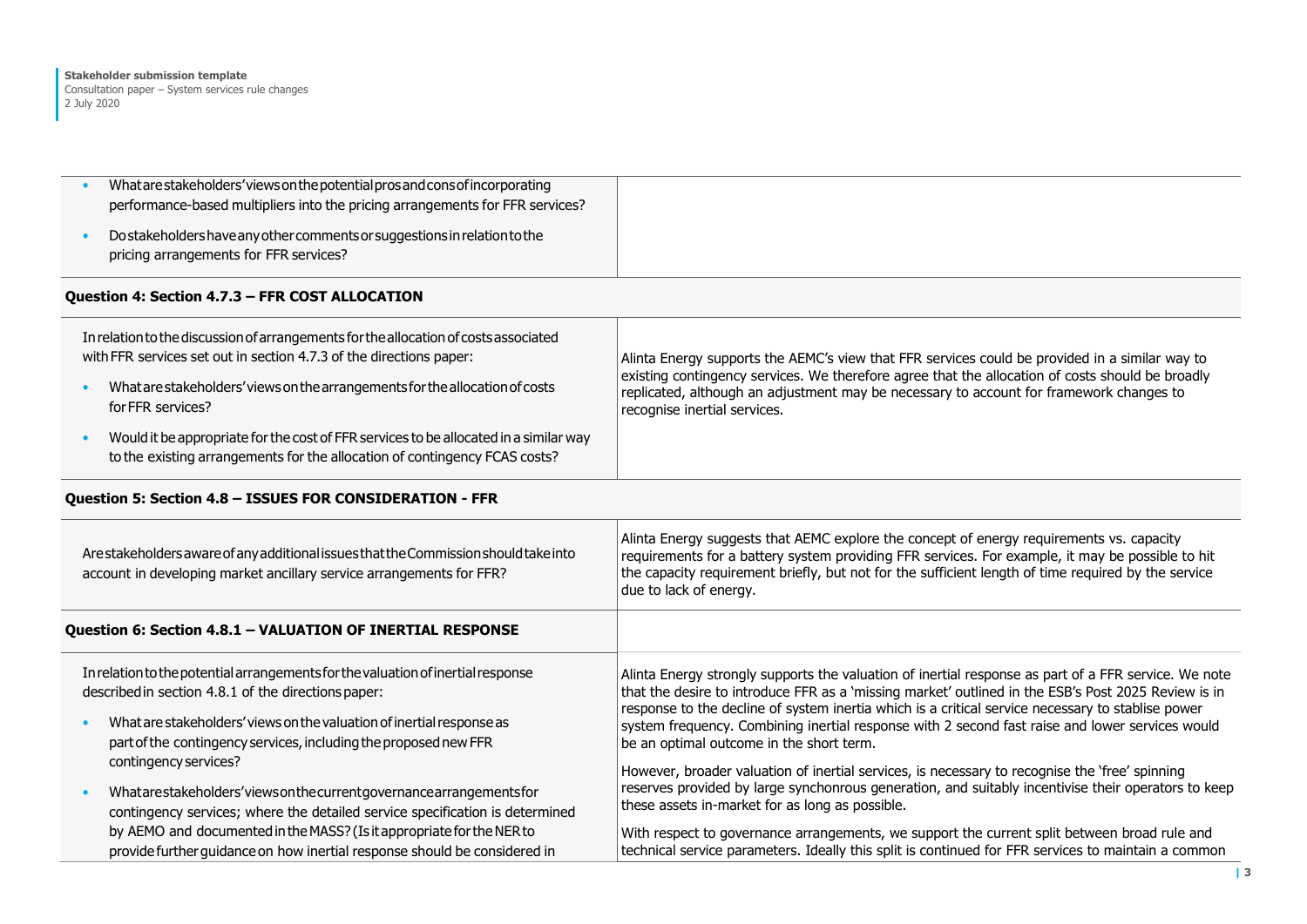approach to procurement of FCAS?

| the MASS?) | approach across all FCAS services. However, noting the value of inertia response and the ability to |
|------------|-----------------------------------------------------------------------------------------------------|
|            | combine this with FFR, we believe some additional quidance in the rules may be necessary to         |
|            | instruct AEMO appropriately in its revision of the MASS.                                            |
|            |                                                                                                     |

#### Question 7: Section 4.8.2 – PRICE RESPONSIVE DEMAND FOR CONTINGENCY SERVICES

| In relation to the discussion of arrangements for incorporating price responsiveness<br>into the procurement of contingency services in the NEM set out in section 4.8.2: |  |  |
|---------------------------------------------------------------------------------------------------------------------------------------------------------------------------|--|--|
| What are stakeholders' views on the potential pros and cons<br>associated with the implementation of a "demand curve"                                                     |  |  |

| What are stakeholders' views on the priority of such a change to the market |
|-----------------------------------------------------------------------------|
| frameworks?                                                                 |

• If such an approach was to be implemented, what are stakeholders' views on the appropriate governance arrangements, including the potential oversight role for the AER?

# Question 8: Section 4.8.3 – INTERACTION BETWEEN MANDATORY PFR & FFR ARRANGEMENTS

| What are stakeholders' views in relation to the potential interactions between<br>new FFR arrangements and the Mandatory PFR arrangement? | Alinta Energy considers that any new FFR arrangements be designed to complement a market-<br>based PRF arrangement. We note that development of FFR with the expectation of a continued<br>mandatory narrow deadband PFR arrangement would run conflict with the ESB's Post 2025 Review<br>view that missing markets should be valued. |
|-------------------------------------------------------------------------------------------------------------------------------------------|----------------------------------------------------------------------------------------------------------------------------------------------------------------------------------------------------------------------------------------------------------------------------------------------------------------------------------------|
|-------------------------------------------------------------------------------------------------------------------------------------------|----------------------------------------------------------------------------------------------------------------------------------------------------------------------------------------------------------------------------------------------------------------------------------------------------------------------------------------|

#### Question 9: Section 4.8.4 – IMPLEMENTATION AND STAGING FOR FFR

| In relation to the discussion of the implementation arrangements for FFR services as<br>set out in section 4.8.4: | Alinta Energy supports the implementation arrangements proposed by the AEMC, on the basis that<br>it is transparent, cost efficient and timely. We do not believe an interim solution is necessary,<br>where existing contingency FCAS processes are largely mirrored, with the exception of<br>consideration to inertial service provision via the MASS. |
|-------------------------------------------------------------------------------------------------------------------|-----------------------------------------------------------------------------------------------------------------------------------------------------------------------------------------------------------------------------------------------------------------------------------------------------------------------------------------------------------|
| What are stakeholders' views in relation to the process for the<br>implementation of FFR arrangements in the NEM? |                                                                                                                                                                                                                                                                                                                                                           |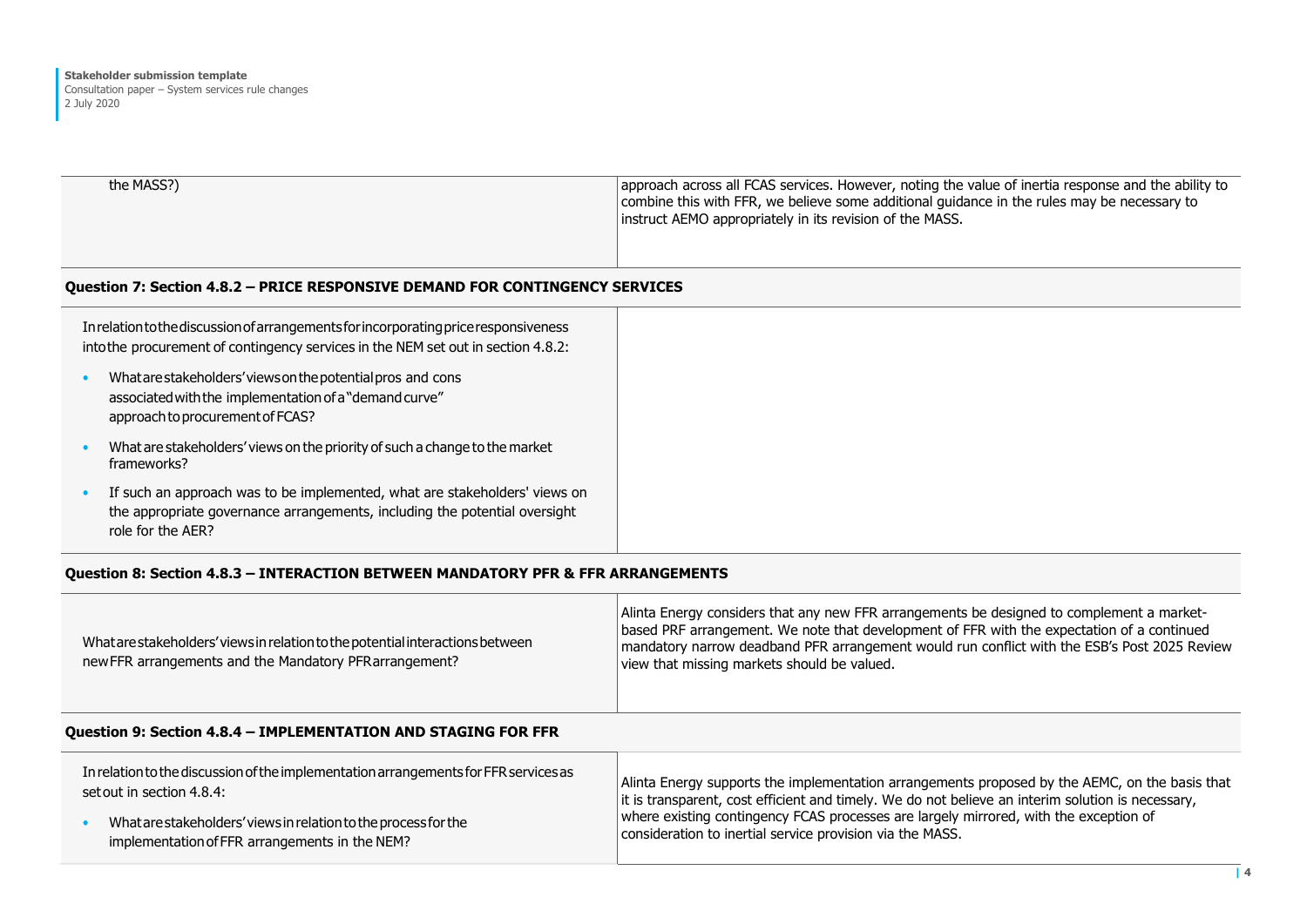• What are stakeholders' views on the potential need for interim or transitional arrangements as part of the transition to spot market arrangements for FFR?

# CHAPTER 5 – PRIMARY FREQUENCY RESPONSE INCENTIVE ARRANGEMENTS

#### Question 10: Section 5.1.3 – THE ROLE OF MANDATORY PFR In relation to the discussion of the role for a mandatory obligation as part of the enduring PFR arrangements in the NEM, set out in section 5.1.3: • Do stakeholders agree that a mandatory PFR arrangement provides a valuable safety net to help protect the power system from significant non-credible contingency events? • Do stakeholders agree that the narrow, moderate and wide settings for a mandatory PFR response band adequately represent the broad policy options for the frequency response band for Mandatory PFR? While Alinta Energy accepts the policy options set out by the AEMC and its desire to maintain a safety net from large non-credible events, at this stage we do not support an enduring mandatory PFR arrangement coupled with the provision of continuous PFR reserves. This approach may not deliver the intent of the ESB's Post 2025 Review's recommendation to value missing markets. Further information about the design of this option is necessary before we finalise our position. In the absence of further information above, our preference remains that a widely procured marketbased arrangement can deliver the intented level of support as long as it is well defined, and suitable incentives to participate exist.

# Question 11: Section 5.4 – PROBLEM DEFINITION AND REFORM OBJECTIVE — PFR INCENTIVE ARRANGEMENTS RULE CHANGE

| What are stake holders' views on the problem definition and reform objectives for<br>enduring PFR arrangements set out in section 5.4? | Alinta Energy supports the AEMC's views on problem definition and its broader reform objective.<br>However, we believe the Reliability Panel should determine the role of frequency before a solution is<br>devised, noting that the Panel comprises expert representatives across the sector. |
|----------------------------------------------------------------------------------------------------------------------------------------|------------------------------------------------------------------------------------------------------------------------------------------------------------------------------------------------------------------------------------------------------------------------------------------------|
|----------------------------------------------------------------------------------------------------------------------------------------|------------------------------------------------------------------------------------------------------------------------------------------------------------------------------------------------------------------------------------------------------------------------------------------------|

# Question 12: Section 5.4.1 – ECONOMIC ANALYSIS OF MANDATORY PFR

| In relation to the discussion of the costs and benefits of Mandatory PFR                                                                                       | Alinta Energy is currently completing its evaluation of the initial roll out of the Mandatory PFR                                                                                                                                                                                                                |
|----------------------------------------------------------------------------------------------------------------------------------------------------------------|------------------------------------------------------------------------------------------------------------------------------------------------------------------------------------------------------------------------------------------------------------------------------------------------------------------|
| arrangements set out in section 5.4.1:                                                                                                                         | arrangements for generators >200MW.                                                                                                                                                                                                                                                                              |
| What are stakeholders' views of the indicative curves for costs and benefits of<br>Mandatory PFR with respect to the frequency response band settings, set out | Our initial observations are that the LYB units have experienced a step change in the frequency and the<br>magnitude of the droop response from LYB governors since the changes were implemented on unit 2 in<br>October and unit 1 in December 2020. This response (~+/-5MW) is causing noticeable increases in |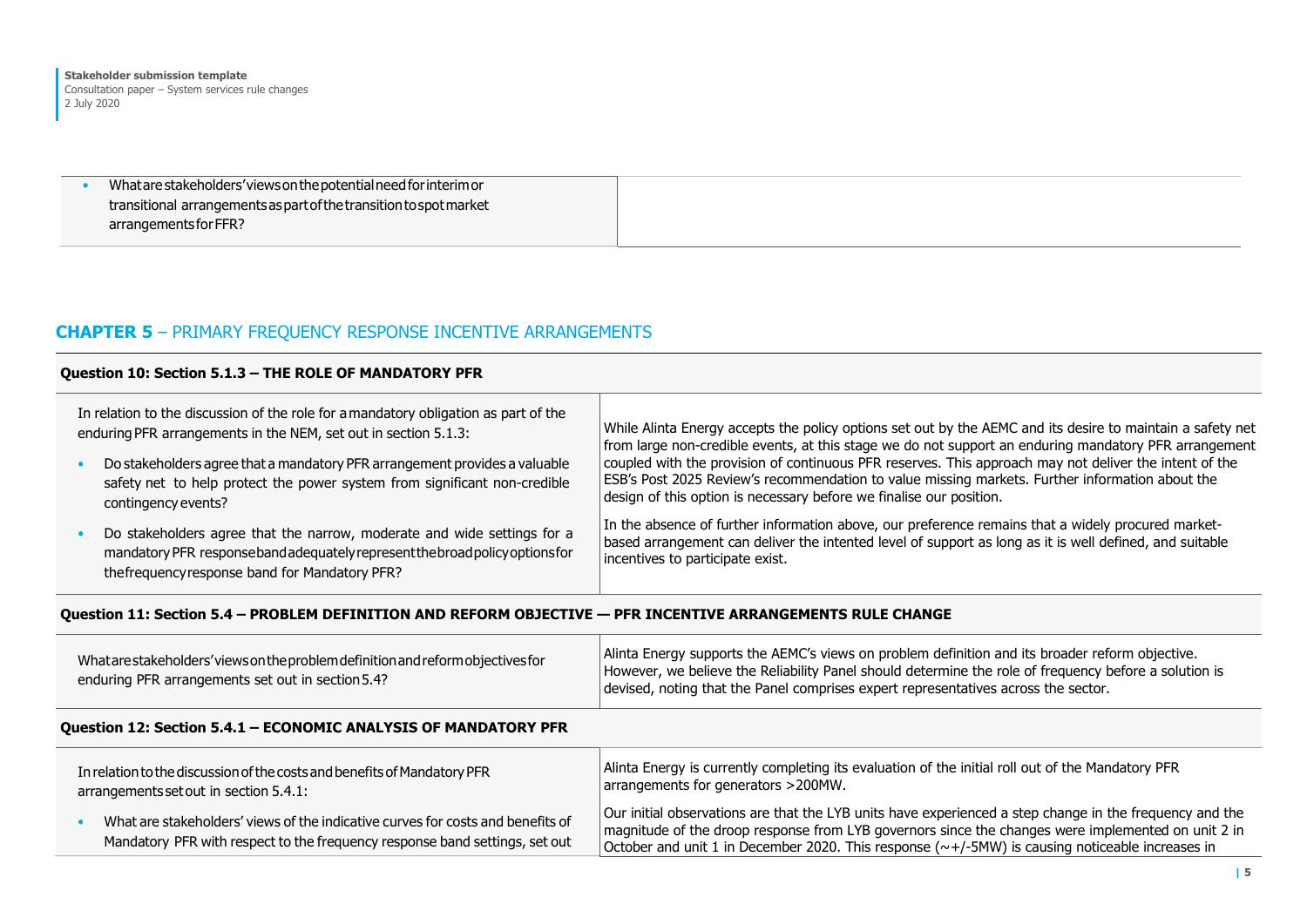| in figure 5.4?<br>Do stakeholders agree that the frequency response band setting is a key variable<br>for the determination of enduring PFR arrangements that meet the power<br>system needs and are economically efficient over the long term?                 | cycling of plant items; more notably governor valves and hydraulic service control units, which, over time<br>is likely to increase maintenance costs and could impact on plant reliability. In addition, disturbances and<br>oscilations are also being experienced to a lesser degree in boiler, feedwater and firing systems.<br>We will continue to monitor as the remaining tranches implement PFR changes. |
|-----------------------------------------------------------------------------------------------------------------------------------------------------------------------------------------------------------------------------------------------------------------|------------------------------------------------------------------------------------------------------------------------------------------------------------------------------------------------------------------------------------------------------------------------------------------------------------------------------------------------------------------------------------------------------------------|
| What are stakeholders' views on the effectiveness of the exemption framework<br>under the Mandatory PFR arrangement?                                                                                                                                            | Noting our experience, we encourage the AEMC to consider that if any future obligation to provide<br>mandatory PFR (beyond 2023) is applied, it should only be such to provide a consistent and fair                                                                                                                                                                                                             |
| What are stakeholders' views on the role that the allowance for variable<br>droopsettings plays in relation to the cost impacts of Mandatory PFR?                                                                                                               | obligation on all generators to meet a 'minimum standard' (eg a wide but consistent deadband) and<br>should not be used in lieu of a commercial market for a genuine market need.                                                                                                                                                                                                                                |
| Based on the initial roll out of the Mandatory PFR arrangement to<br>generators over 200MW, what are stakeholders' views on how the cost<br>impacts of Mandatory PFR are impacted by the proportion of the fleet that<br>is responsive to frequency variations? |                                                                                                                                                                                                                                                                                                                                                                                                                  |
| What other considerations are there in relation to developing effective<br>and efficient arrangements for PFR in the NEM?                                                                                                                                       |                                                                                                                                                                                                                                                                                                                                                                                                                  |

## Question 13: Section 5.5 – ADVICE FOR ENDURING PFR ARRANGEMENTS

| What are stakeholders' views of the Commission's proposed approach to obtaining<br>advice to inform its determination of enduring arrangements for PFR in the<br>NEM? | While Alinta Energy agrees that AEMO will have an important role to play in terms of the provision of<br>technical and operational advice, their role should not cover market design. Instead, the AEMC in<br>consultation with the Reliability Panel should contemplate and develop a market design approach, testing<br>this with AEMO as appropriate.<br>In addition, noting the significance of the decision to progress an enduring PFR arrangement, we would<br>support the engagement of an independent technical consultant to review AEMO's technical input to<br>ensure a rigorous assessment. |
|-----------------------------------------------------------------------------------------------------------------------------------------------------------------------|----------------------------------------------------------------------------------------------------------------------------------------------------------------------------------------------------------------------------------------------------------------------------------------------------------------------------------------------------------------------------------------------------------------------------------------------------------------------------------------------------------------------------------------------------------------------------------------------------------|
|-----------------------------------------------------------------------------------------------------------------------------------------------------------------------|----------------------------------------------------------------------------------------------------------------------------------------------------------------------------------------------------------------------------------------------------------------------------------------------------------------------------------------------------------------------------------------------------------------------------------------------------------------------------------------------------------------------------------------------------------------------------------------------------------|

# Question 14: Section 5.6.1 – PROCUREMENT ARRANGEMENTS FOR NARROW BAND PFR SERVICES

| In relation to the discussion of potential procurement arrangements for narrow<br>band PFR services in section 5.6.1: | Alinta Energy supports the development of an incentive-based arrangement for voluntary provision of<br>narrow band PFR (option c). Further information around design elements of a new market ancillary<br>service (option b) is required before we provide a position. |
|-----------------------------------------------------------------------------------------------------------------------|-------------------------------------------------------------------------------------------------------------------------------------------------------------------------------------------------------------------------------------------------------------------------|
| What are stakeholders' views on three options identified for further<br>consideration?                                |                                                                                                                                                                                                                                                                         |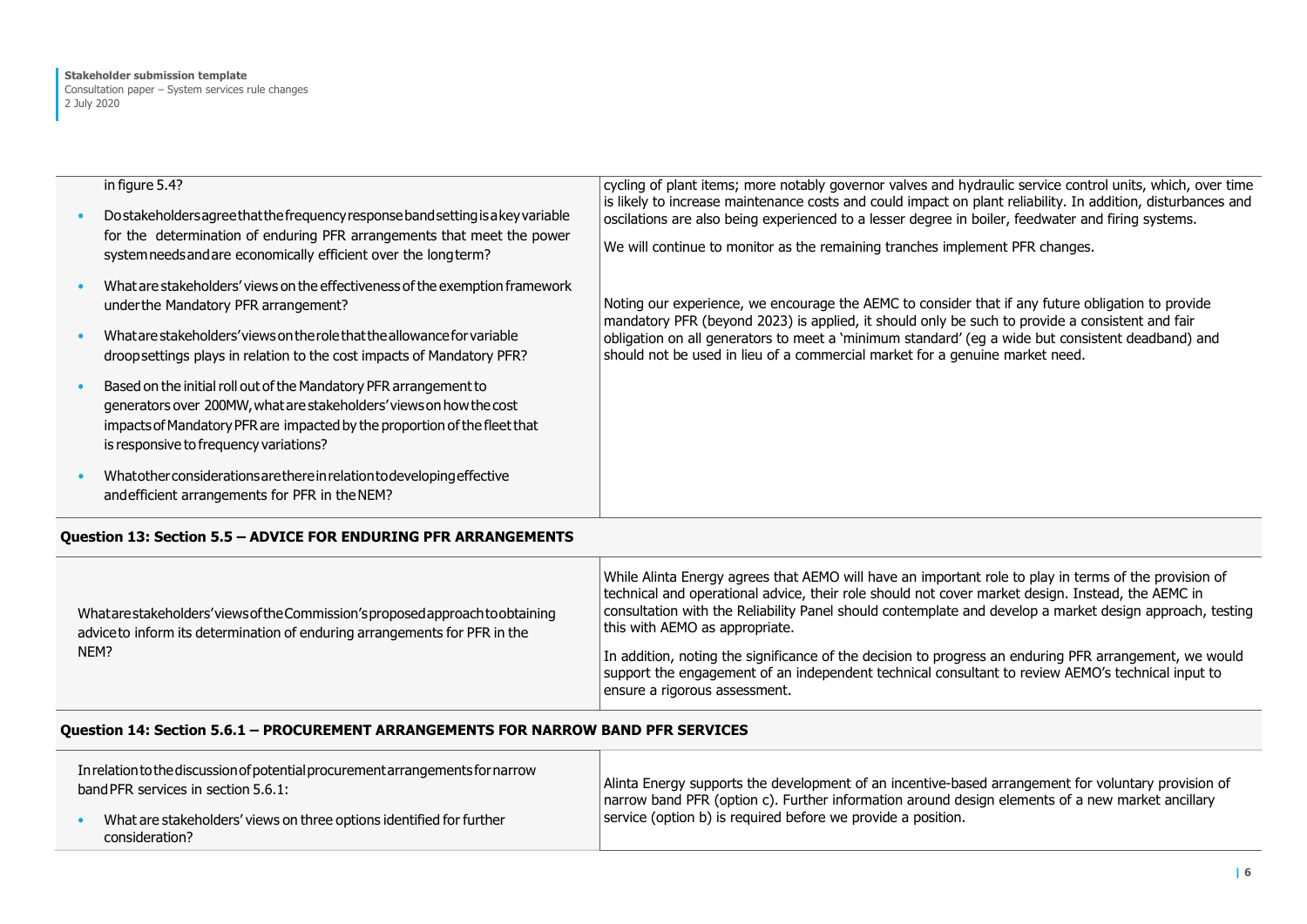- a. Existing market ancillary service arrangements
- b. New market ancillary service arrangements
- c. New incentive-based arrangements for voluntary provision
- Are there any other options that would be preferable?

## Question 15: Section 5.6.2 – PROCUREMENT ARRANGEMENTS FOR NARROW BAND PFR SERVICES

| What are stakeholders' views on the arrangements for the pricing of PFR as<br>described in section 5.6.2? | Alinta Energy welcomes the AEMC's initial assessment on the options for pricing PFR. While we do not<br>support pricing using contribution factors or an alternative measure of plant frequency response, we<br>believe it is worthwhile further exploring a competitive dispatch approach or regulated pricing outside of<br>existing FCAS markets. The latter would require further analysis on price setting and governance<br>arrangements to ensure that the regulated price accurately reflects market dynamics. |
|-----------------------------------------------------------------------------------------------------------|------------------------------------------------------------------------------------------------------------------------------------------------------------------------------------------------------------------------------------------------------------------------------------------------------------------------------------------------------------------------------------------------------------------------------------------------------------------------------------------------------------------------|
|-----------------------------------------------------------------------------------------------------------|------------------------------------------------------------------------------------------------------------------------------------------------------------------------------------------------------------------------------------------------------------------------------------------------------------------------------------------------------------------------------------------------------------------------------------------------------------------------------------------------------------------------|

## Question 16: Section 5.6.3 – ALLOCATION OF COSTS FOR NARROW BAND PFR

| What are stakeholder's views on the allocation of costs for narrow band PFR<br>services as described in section 5.6.3?                                                                                                          | Alinta Energy supports the allocations of costs through existing procedures. |
|---------------------------------------------------------------------------------------------------------------------------------------------------------------------------------------------------------------------------------|------------------------------------------------------------------------------|
| Do stakeholders agree that the any additional costs for narrow band PFR be allocated<br>through the existing causer pays procedure for the allocation of regulation costs (or<br>a revised version as described in section 5.9? |                                                                              |

#### Question 17: Section 5.7 – PATHWAYS FOR ENDURING PFR ARRANGEMENTS

| In relation to the pathways for enduring PFR arrangements set out in section 5.7:                                                                                                    |                                                                                                                                                                                                                                              |
|--------------------------------------------------------------------------------------------------------------------------------------------------------------------------------------|----------------------------------------------------------------------------------------------------------------------------------------------------------------------------------------------------------------------------------------------|
| What are stakeholders' views on the enduring PFR pathways?                                                                                                                           | While Alinta Energy's preference is to end mandatory PFR at sunset and proceed with a market-based<br>arrangement, we are not adverse to the AEMC's preference. However, further detailed design is<br>necessary before we take a firm view. |
| Do stakeholders agree with the Commission's preliminary preference for<br>pathway two? (the widening of the PFCB and the introduction of market<br>arrangements for narrow band PFR) |                                                                                                                                                                                                                                              |

#### Question 18: Section 5.8 – FUTURE REVIEW OF THE FOS